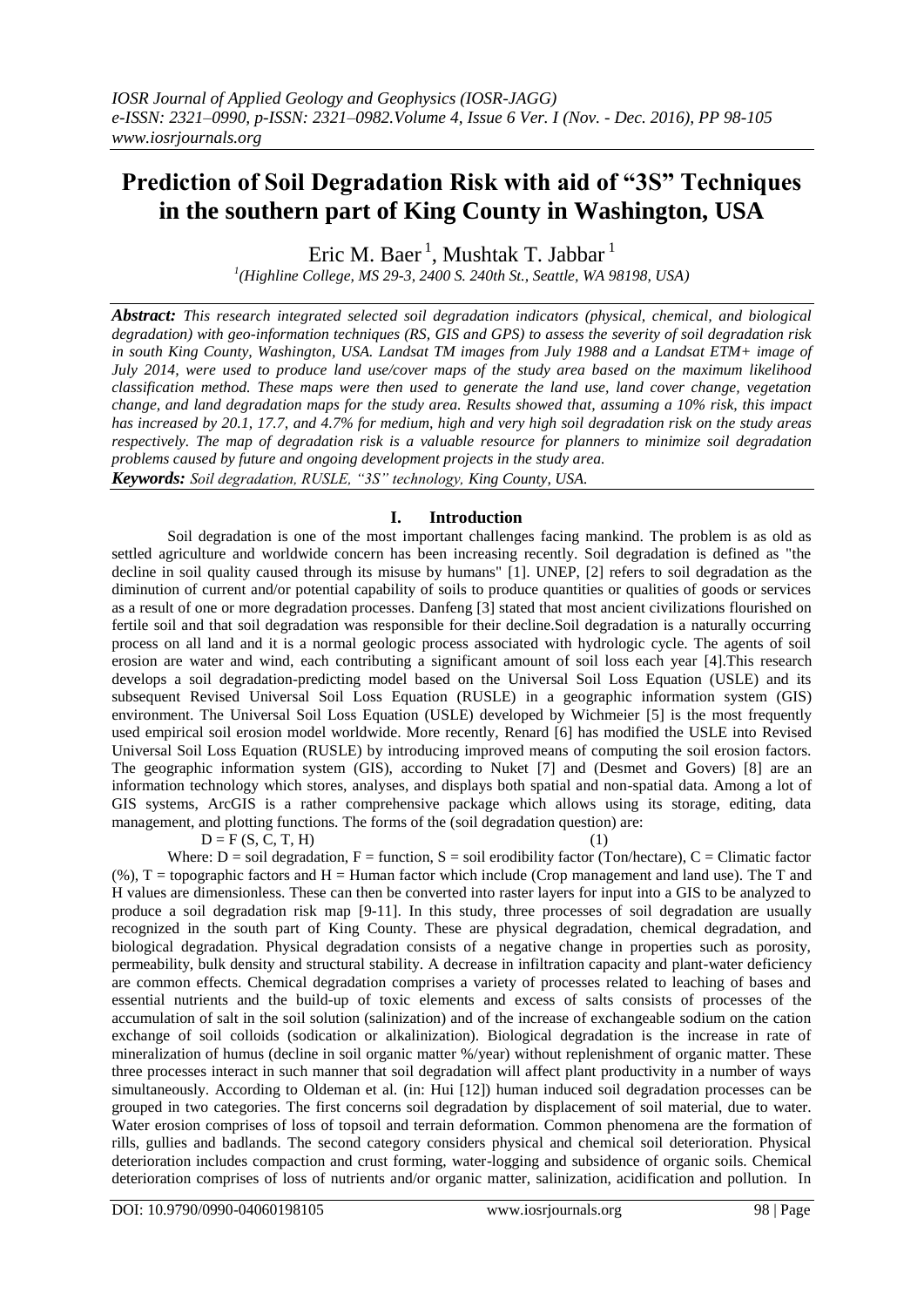this study, on site soil degradation affects soil productivity. Nutrients are lost in sediment and run-off. In general, the nutrients associated with organic matter (N and P) and the cation exchanges of soil colloids (K and Ca) are most vulnerable. Nutrients in sediment are approximately ten times the quantity of those dissolved in run-off. As soil degrades, the infiltration capacity declines. Surface sealing and crusting aggravate this process. The run-off water is lost to the soil and to plant growth. Because water erosion is selective of the finer, more fertile fraction of the soil, the eroded sediment usually has higher contents of nutrients and organic matter than the soil from which it is derived from. Eroded sediments may cause damage to off-site canals, water storage, irrigation schemes and hydro-electric power plants. Consequences such as sediment accumulation, eutrophication, water shortages in irrigation schemes and damage to machinery's like turbines are prone to occur. Soil erodibility is mainly determined by soil type, topographic factors, physical measures, rainfall and cover of vegetation. Topographic factors are slope, steepness, length and shape. Physical measures consist of procedures such as contour building or terracing. The amount and intensity of rain and seasonality of storms determine the erosivity of rainfall. By intercepting the kinetic energy of raindrops and by absorbing water into leaves and organic matter the vegetation cover is the only protection of the soil from the erosivity of rainfall. The term soil degradation is used to describe the total decrease of the productive potential of the land, including its major uses (rainfed arable, irrigated, rangeland, and forestry), its farming systems and its value as an economic resource. Land degradation is a constraint in the maintenance of sustainable agriculture. The origin of degradation can be natural, but also human induced. Changes in land and water management and resource exploitation might cross existing ecological thresholds, after which degradation will take place [13].

The purpose of the present study is to assess the degradation severity and to calculate, the soil degradation risk in the ecologically vulnerable area and to construct a GIS containing environmental parameters influencing the regional and global changes, with focus on soil degradation problems to produce a map of different classes of soil sensitivity to soil degradation. It has been achieved using remote sensing in developing a vegetation cover map and GIS in integration of different informative layers in the south King County.

## **II. Materials**

**Study Area:** The study area, located in the southern part of King County in Washington State, lies within longitude 122° 42' to -121° 99' W and latitude 47° 26' to 47° 51' N, and has a total area of 249.434 km<sup>2</sup> (Fig. 1). The mean annual precipitation is 800—1,200 mm and the annual average temperature is 50-80 F. The land surface is mainly yellow red soil derived from granite and loam soil. These soils are classified into Euic and mesic Hemic Haplosaprists, based on the soil taxonomy of the U.S.D.A, [14].

**Spatial Database Using GIS and Remote Sensing:** This study, used monthly rainfall data of 26 years period (1988-2014) of the southern part of King County in Washington State. Digital soil map of the study area was extracted from the soil map of location study collected in hardcopy from Highline College. The GIS-based land use/land cover map of the catchment was developed from satellite imagery (Landsat TM and ETM) of July, 1988 and 2014 collected from the USGS Global Visualization Viewer [\(http://glovis.usgs.gov\)](http://glovis.usgs.gov/) with the datum WGS84 and projection UTM N10. A topographic map 1: 10, 000, including the location study, was input to the GIS by digitization [15]. This factor elevation map was converted to raster with a spatial resolution of  $30\times30$ m<sup>2</sup>. The digital elevation map (DEM) was used as the base for other topographic-related analyses [16]. The polygons and their attributes were connected with uniform code. These vector maps were also converted into raster, which had the same reference system and resolution as the DEM. The data sources were integrated in the GIS with grid-cell format. Each defined cell (pixel) had an exact location in space, determined by the grid orientation and cell size and a list of assigned attributes.



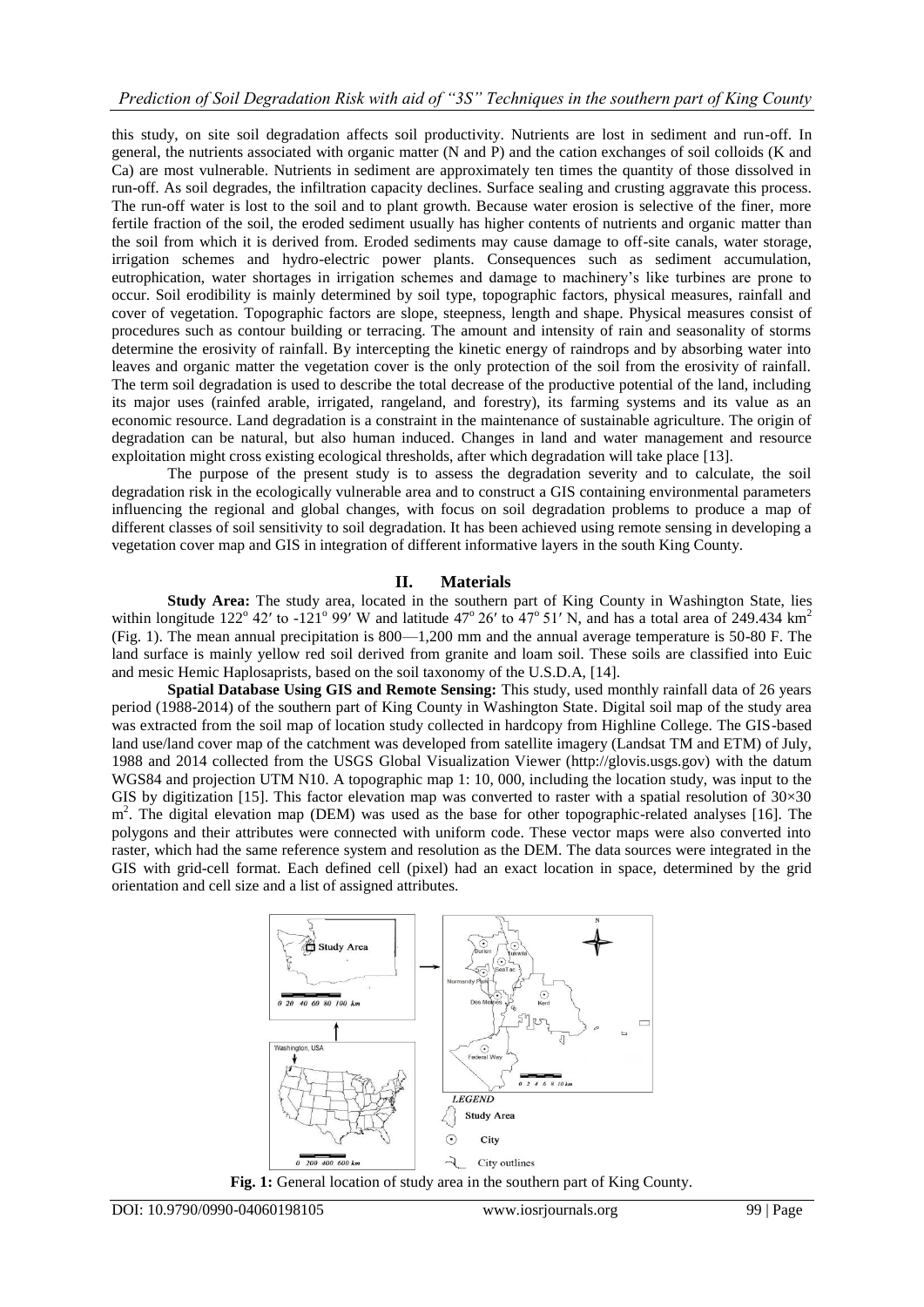## **III. Methods**

The soil degradation assessment method [17 and 18] is found to be a successful means identify, map and monitor the potential and present status of soil degradation. This methodology is base to be applicable at universal regional, detailed and very detailed levels. Climatic data, soil condition, topography, and human activity are the main inputs for assessment of soil degradation processes (Fig.2).

**Field investigation:** An extensive field survey was performed throughout the seven polygons using Global Positioning System (GPS) Garmin receiver equipment. The GPS has developed into an efficient GIS data collection technology, that allows for users to compile their own data sets directly from the field as part of 'ground truthing'. The spatial data was digitized from the topographic maps of the study areas by using ArcGIS, and then the vegetation density attribute data were edited and added to the study databases. The polygons and their attributes were connected with uniform code. Values for average meteorological data were obtained for the investigated location according to information recorded during the period 1988- 2014 from the meteorological station.

**Assigning environmental factors for each soil polygon:** Numerical values were assigned to each soil polygon in the polygon attribute table of the soil coverage layer. The values were chosen according to the following parameters:

**1. Soil Erodibility factor (S):** Soil erodibility factor values were determined for each soil polygon in the GIS. A-Soil physical degradation: For the assessment of physical degradation, the silt/clay ratio is considered as an important factor contributing to soil sealing and crusting. Rating values are based on that ratio.

B- Soil chemical degradation: To define the exact rating value of soil chemical degradation according to the FAO/UNEP and UNESCO methodology, soil texture and depth to ground water have been utilized.

C- Soil biological degradation: For the assessment of biological degradation (decline in soil organic matter), soil factor can be estimated by the follow formula [17 and 18].

 $S.F = 1200 / (A+200) (C+200)$  (2) Where: S.F= Soil Factor;  $A = Clay$  (%); and  $C = CaCo<sub>3</sub>$  (%)

Remoti **Field Survey** Survey n insing Data **GPS Data Darks** 2014 ká dál a mount-y (mm) un mana ilay k danies **GBETHOL** Ē Prep ocessing of data 불 հա[ապ] R NOVIL **C. DVI., MSAVIO** Analysis and Sorting ┪ So map 76 classificati Dicitizing Classification ۰ n typ **TED ICK** Spot Heights *<u>Representation</u>* Classification **Channel County NDVI** e& Negative change of Distribution жđ. Positiv vegetation map Land cover **Vecetation Chance** Soil **Council Control** ndition  $\bullet$ Soil conditio Surface cove C15 **Prediction of Soil Degredation Risk** 

**Fig. 2:** General flow chats of soil degradation question model using 3S techniques for the determination of the soil degradation assessment.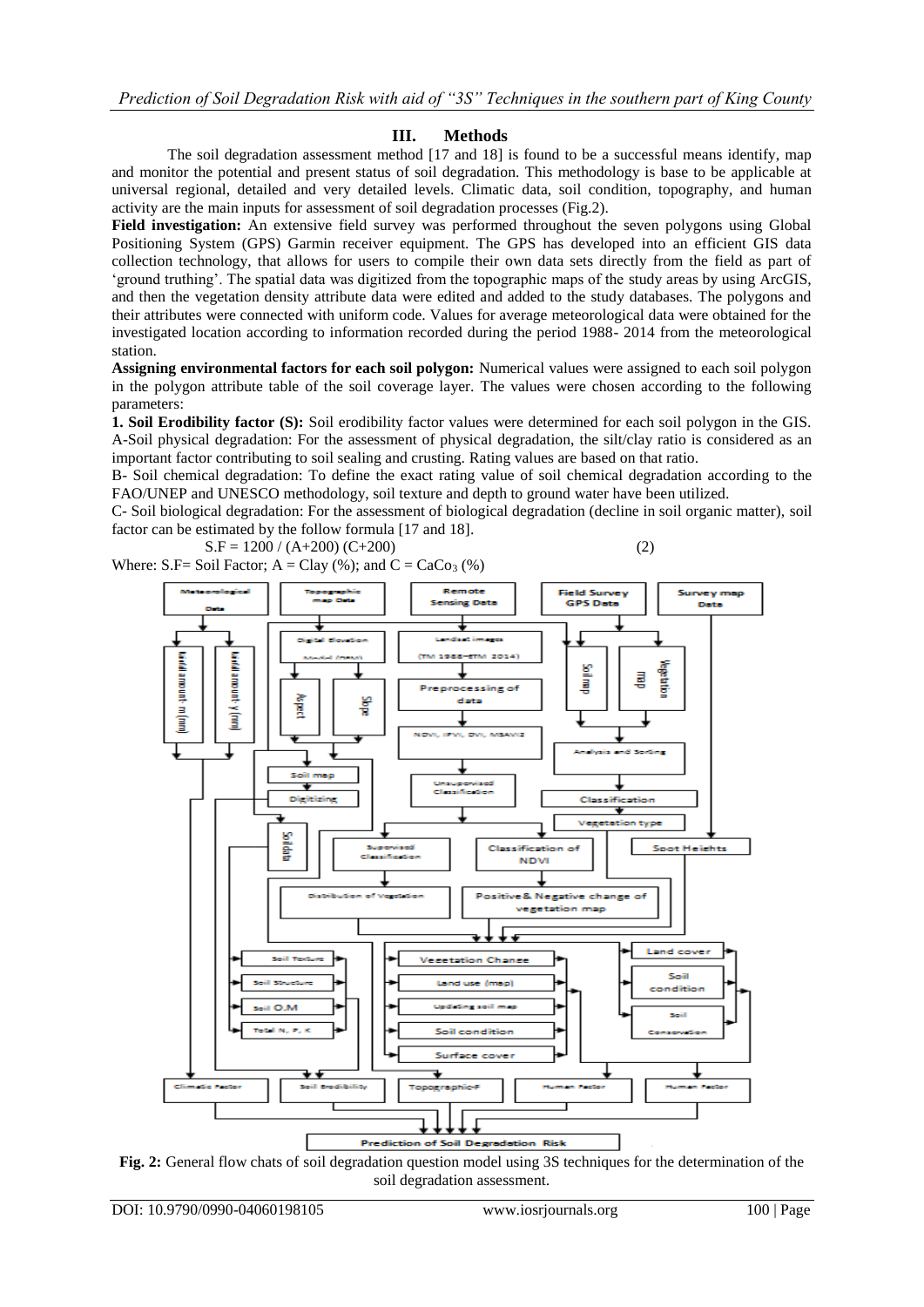**2. Climatic factor (C):** Climatic factor, contributing to each soil degradation process, was calculated for each soil polygon, in the GIS, according to its relative location.

A-Soil physical degradation: For the assessment of physical degradation, the aggressively index for water erosion is used [17 and 18].

B- Soil chemical degradation: For the assessment of soil chemical degradation, the intensity of proportional to the precipitation over evaporation (P/PET). Thus, the climatic factor was taken as PET in meters [17 and 18].

C- Soil biological degradation: For the assessment of biological degradation (decline in soil organic matter), climatic factor can be estimated by the follow formula [17 and 18].

 $C.F=1/2 e^{0.1065T} (P/PET)$  (3)

Where: C.F= Climatic Factor; P=annual rainfall; ETP=evapotranspiration (mm), and (T) =annual temperature.

**3. Human factor (H):** The classified land cover map was converted to the C factor layer in RUSLE through reclassification of each land cover type into its corresponding C factor value, which estimated from RUSLE guide tables [5], [6], and [19]. Table (1) lists the C-factor values for the land use categories. These values were used to re-classify the land cover map to obtain the C-factor map for the study area. While the *P* factor map was prepared from Land use/over maps. The *P* factor values were chosen based on technologic manual of soil and water conservation in the location study. Table 2 listed the *P* values.

|  |  |  | Table 1: Determining of Human factor which include (Crop management and land use) for different class. |  |  |  |
|--|--|--|--------------------------------------------------------------------------------------------------------|--|--|--|
|  |  |  |                                                                                                        |  |  |  |

| Crop management            | land use |                   |           |                 |  |
|----------------------------|----------|-------------------|-----------|-----------------|--|
| Land use class             | C-factor | Land use type     | Slop(%    | <b>P-factor</b> |  |
| Forest (cover $>40\%$ )*   | 0.002    | Agricultural land | $0 - 5$   | 0.11            |  |
| Forest (cover $>10-40\%$ ) | 0.006    |                   | $5 - 10$  | 0.12            |  |
| $Shrub*$                   | 0.014    |                   | $10-20$   | 0.14            |  |
| $Rice**$                   | 0.10     |                   | 20-30     | 0.22            |  |
| $Orchard**$                | 0.11     |                   | $30 - 50$ | 0.31            |  |
| Upland**                   | 0.377    |                   | 50-100    | 0.43            |  |
| Grazing land**             | 0.11     | Other land        | all       | 1.00            |  |

\*Adapted from Wischmeier and Smith [5], Renard [6]; \*\* Calculation from Morgan [19].

**4. Topographic factors (T):** The slope factors (LS) refer to topographic and/or relief factor. In the computation of the LS factors, the topographic factors, L and S factor are usually considered together. The slope length factor L, computes the effect of slope length on erosion and the slope steepness factor S and computes the effect of slope steepness on erosion.Substituting the values for cell outlet and cell inlet into the Foster and Wischmeier [20] equation solves the slope length L component:

$$
L_{i,j} = \frac{A_{i,j-out}^{m+1} + A_{i,j-in}^{m+1}}{(A_{i,j-out} - A_{i,j-in})(22.13)^m}
$$
\n(4)

where L<sub>(i, j)</sub> is the slope length factor for the cell with coordinates (i, j),  $A_{(i,j-out)}$  is the contributing area at the outlet of the grid cell with coordinates (i, j),  $A_{(i,j\text{-}in)}$  is the contributing area at the inlet of the grid cell with coordinates (i, j) , and m is the slope length exponent of the RUSLE S-factor [21].

 To describe the influence of slope steepness, Liu [22] researched steep slopes data from China. Based on synthesizing the results presented by Liu [22] and Nearing [23] produced a single continuous function for S:

$$
s = -1.5 + \frac{17}{\left(1 + e^{2.3 - 6.1 \sin \theta}\right)}
$$
(5)

where  $\theta$  is the slope angle (degrees).

In order to utilize DEM calculating LS factor, a program USLE2D.EXE, which is designed to calculate the LSfactor in the RUSLE from a grid-based DEM and provided the user with a number of options in selecting the hydrological flow routing algorithm and the LS algorithm (Desmet and Govers, [21]) was used to compute LS factor.

## **IV. Results and Discusion**

All the factor maps of S, C, T, and H were run within the ArcGIS and the quantitative output of predicted soil physical, chemical, and biological degradation rates for the south King County area resulting from current farming practices were computed and grouped into six ordinal classes and displayed three ordinal classes on the map. The values of the variable are chosen in such a way that the solving of the equation gives a numerical indication of the degradation rate. This indication is expressed as increase of soil bulk density in g/cm<sup>3</sup>/year for physical degradation, increase of E.C in ds/m for chemical degradation (salinization), and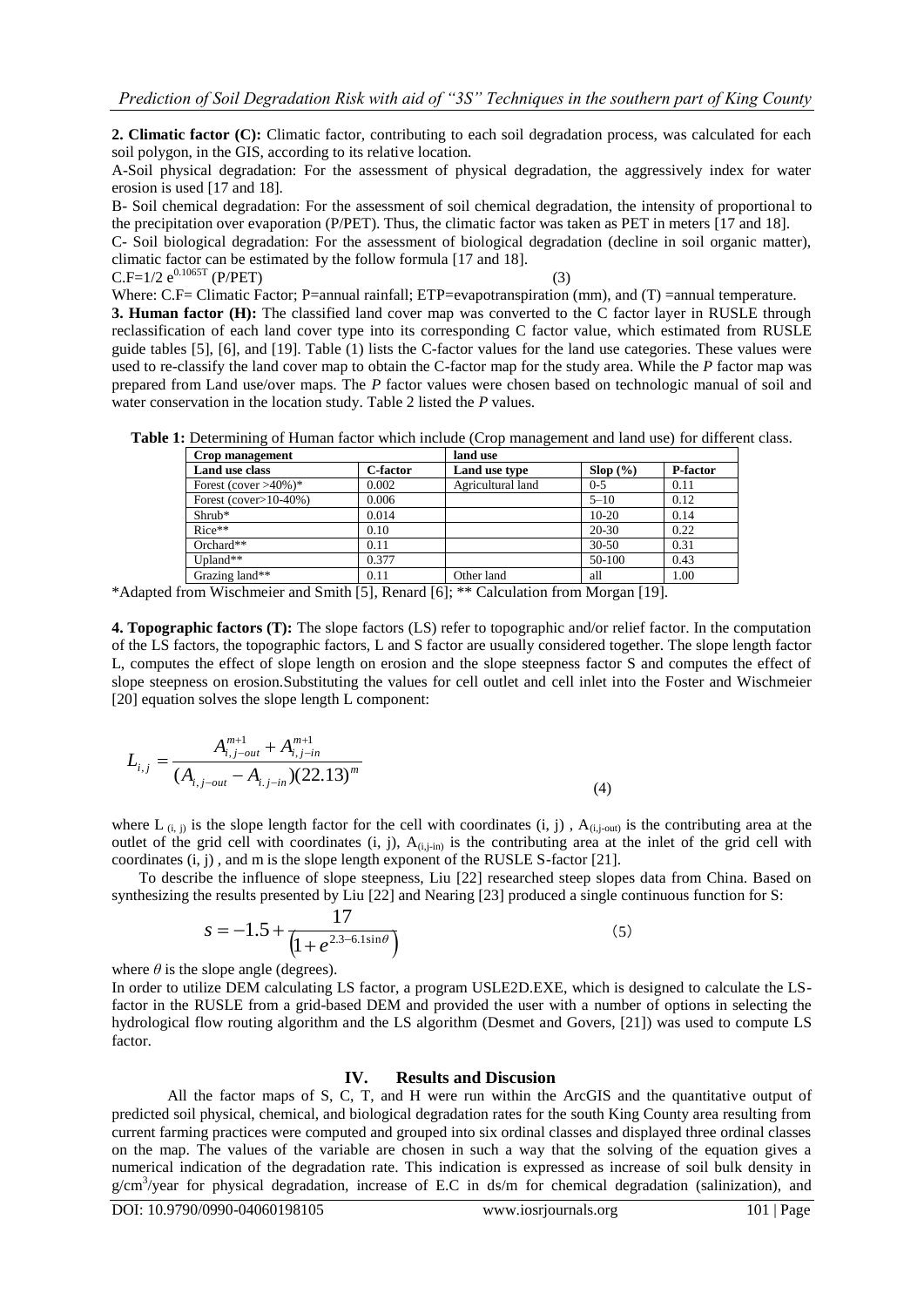increase of decline SOM in %/year for biological degradation. The formula describes the processes only approximately, and the values assigned to each factor are approximate in the present state of knowledge. These values are merely giving an approximate indication of the magnitude of degradation [17 and 18].

#### **1. Soil physical degradation:**

Figure (3) presents the values of risk and present status of soil physical degradation and the input parameters for their computation. It is obvious that the heavy textured soils in the location study (loam to silty loam), could be subjected to many interrelated processes (fig. 3), including sealing, crusting, impermeability and compaction, due to its high contents of silt and clay, also cultivation and irrigation practices provoke these interrelated processes and cause higher values of present status. The whole study area is characterized by a high soil physical degradation of present status while the risk is also high. However, in order to reveal the effect of different conditions, re-categorization was elaborated. All types are subjected to a higher risk of soil physical degradation compared with the present status. The soil is silty loam flats characterized by their silty texture and poor drainage conditions. Thus, impermeability surface sealing and runoff may occur. These conditions are favorable for both gully erosion and mass movement. Accordingly, values of soil erodibility and soil texture factors are high. The miscellaneous rock land has the characteristics which favor gully formation due to their surface sealing impermeability. Also, rugged topographic steep slopes and dissected landscape concentrate runoff.



**Fig. 3:** Physical degradation in the location study in 2014.

#### **2. Soil chemical degradation:**

Figure (4) shows the value of risk and present status of soil chemical degradation and the input parameters for their calculation. The present status and risk in the cultivated area of location study is slight (Fig. 4). The soil in the transitional zone (soil type Loam and Silty Loam) are subjected to moderate to high value, this is attributed to the existence of clay subsoil layer. According to information analysis, precipitation in location area is being reduced in recent decade. Temperatures in other parts of the mentioned affected regions are being increased, and consequently, the evaporation potential is being accelerated and formation of soil salinization is being deteriorated by the above mentioned tends. Agriculture expansion would be highly risks in these areas and their surroundings. The coarse soil texture in these areas reduces the risk of salinization.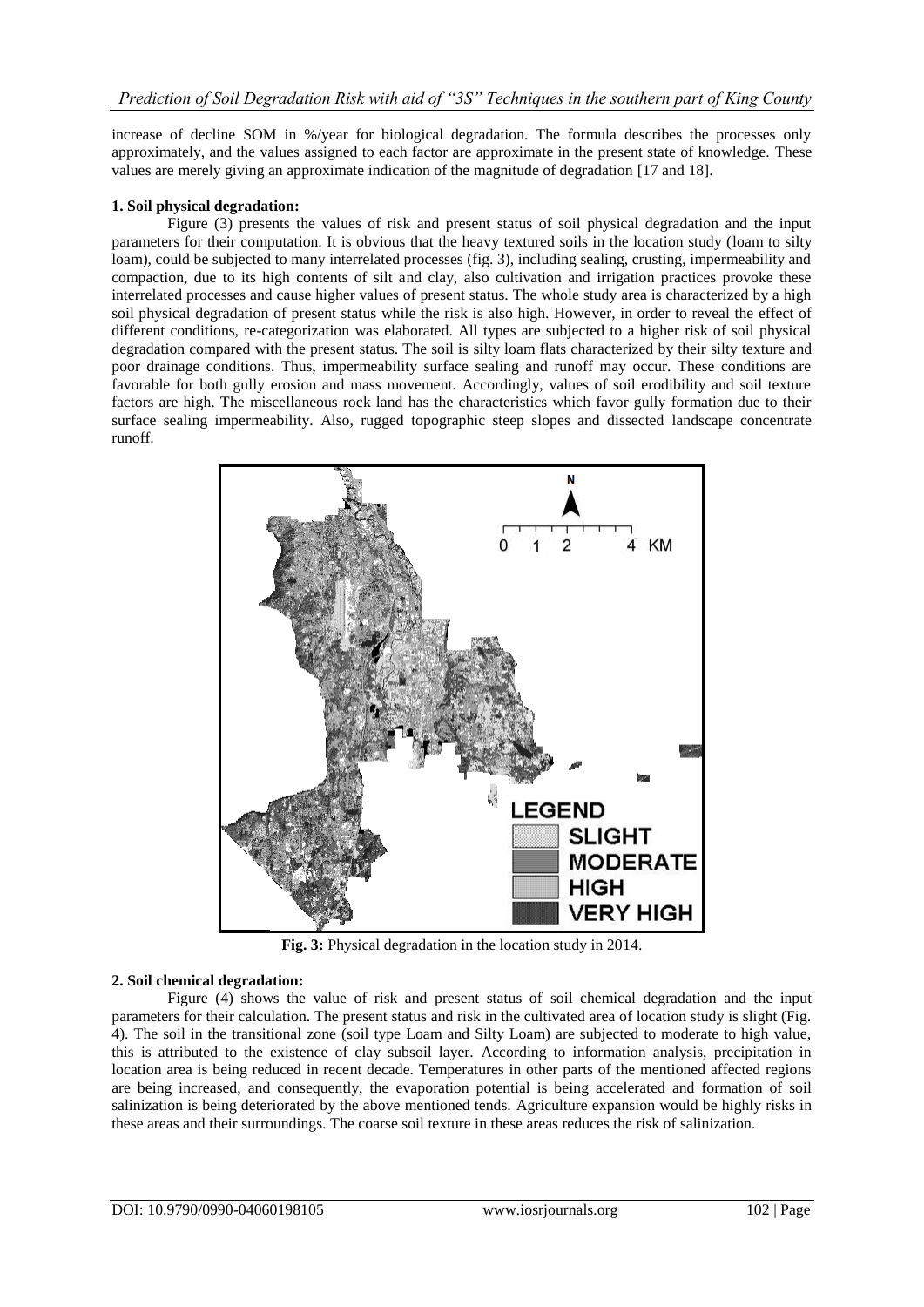

**Fig. 4:** Chemical degradation in the location study in 2014.

## **3. Soil biological degradation:**

Figure (5) shows the value of risk and present status of biological degradation (decline in soil organic matter %/year) and the input parameters for their calculation. The environment of the study area (in summer season) is characterized by high temperature, high evapotranspiration and low precipitation. The present status and risk in the cultivated area of location study is distinctive, this decline results from increased decomposition of existing soil organic matter because of tillage and changes in moisture, aeration, temperature conditions and reduced replenishment of soil organic matter by crop residues. However, soil quality is largely governed by organic matter content, which is dynamic and responds effectively to changes in soil management. A decline in organic matter content will affect soil structure and stability, water retention properties, buffering capacity, biological activity and the retention and exchange of nutrients. It may also in the medium and long term, make the soil more vulnerable to erosion, compaction, acidification, salinization, and nutrient deficiency.



**Fig. 5:** Biological degradation in the location study in 2014.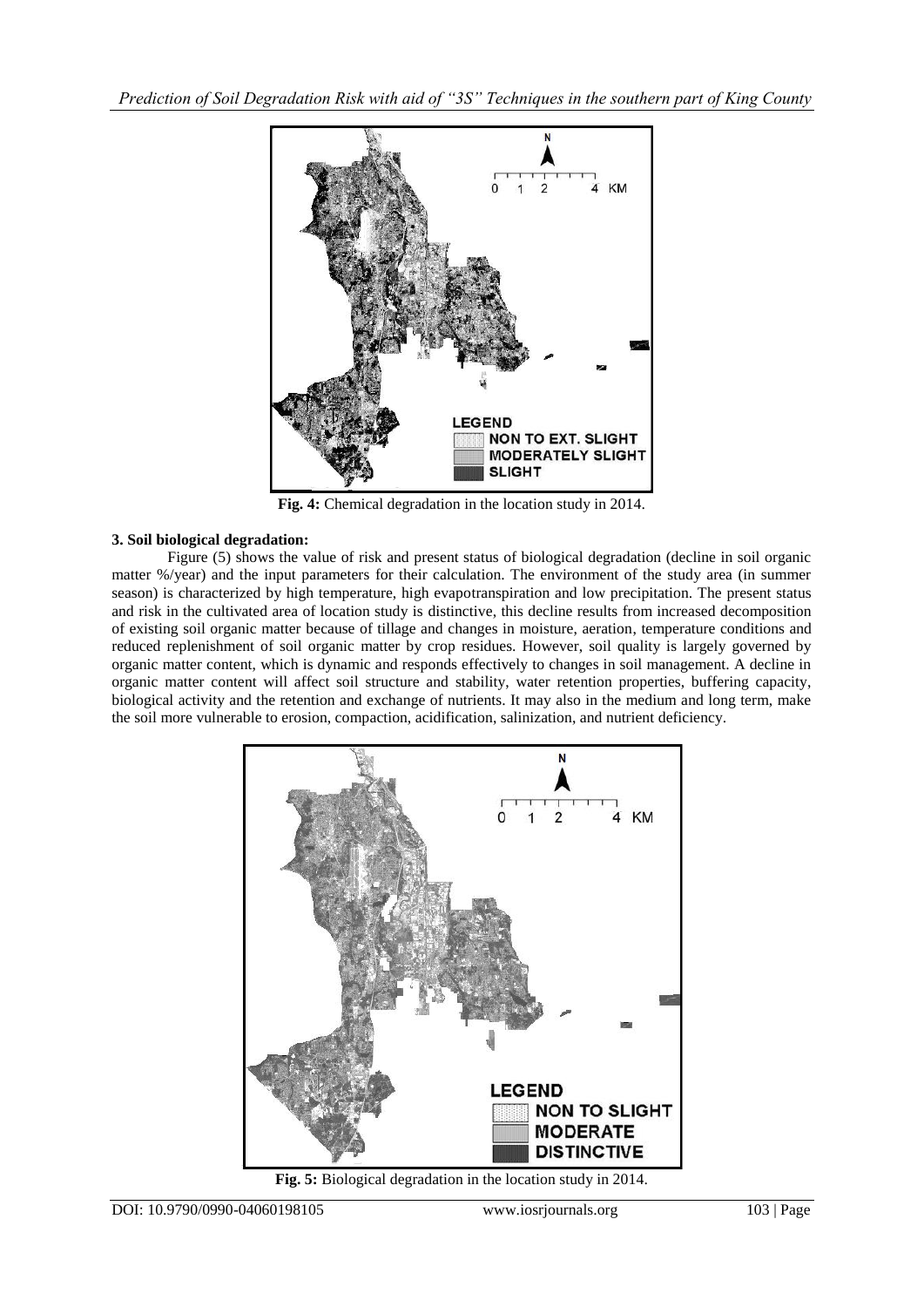#### **4. Soil Degradation Assessment:**

In Table (2), we have the general estimation for soil degradation in the study area, located in the south King County, Washington in USA. It is supposed that all the area is subject of soil degradation as we mentioned previously, mainly by physical degradation processes followed by chemical degradation processes and biological degradation processes. The average annual soil degradation rate in the study increased from 45.89 Km<sup>2</sup> in 1988 to 60.85 Km<sup>2</sup> in 2014. The results indicated that 35.9% and 30.2% of the total study area in the south King County (Table 3) had very slight annual soil degradation in the years 1988 and 2014, respectively, while 16.2% and 19.7% had high annual soil degradation for the same years. Without doubt these results show the gravity of soil degradation problem in the study area. This reduction in soil degradation rate was due to the conservation measures and plantation program taken up in the area. Change in agricultural pattern from traditional agriculture to orchard cultivation along with the conservation activity taken up in the location study showed a positive impact on soil erosion, leading towards sustainable farming system. However, the rate of soil degradation (60.85 Km<sup>2</sup>) after 26 years of implementation of the project is still high and more erosion control practices are required in study area on priority basis to make the farming system sustainable in a true sense. Given that moderate and high potential soil degradation locations represent areas was soil conservation practices are necessary, these results were viewed favorably. From observation data, the RUSLE model's ability to map soil degradation risk within the study area is viewed as very good, when considering the purpose of this model as a conservation tool. The outcome of this type of studies represents a valuable resource for decision makers to guard against land acquisition in high erosion risk areas or to issue conditional permission with conservation measures to future development projects in the study areas.

**Table2:** Categories of annual soil degradation in location study and their respective areas for the years 1988 and

2014.

|              | Legend         | 1988          |               | 2014          |               |  |
|--------------|----------------|---------------|---------------|---------------|---------------|--|
|              |                | Area $(km^2)$ | $\frac{6}{6}$ | Area $(km^2)$ | $\frac{6}{6}$ |  |
|              | Very Slight    | 89.54         | 35.9          | 75.33         | 30.2          |  |
|              | Slight         | 67.85         | 27.2          | 63.11         | 25.3          |  |
|              | Medium         | 46.15         | 18.5          | 50.14         | 20.1          |  |
|              | High           | 40.41         | 16.2          | 49.13         | 19.7          |  |
| $\mathbf{E}$ | Very high      | 5.48          | 2.2           | 11.72         | 4.7           |  |
| n.           | Extremely high | -             |               |               | -             |  |

## **V. Conclusion**

It is clear from the results of this study that the study area has been suffering seriously from soil degradation by water erosion resulting from climate variations but mainly from human activities and modified RUSEL is a powerful model for the qualitative as well as quantitative assessment of soil degradation intensity for the conservation management. Multi-temporal and multi-spectral remote sensing data have provided valuable and very important factor like C for this study. Since the crop cover is a powerful weapon to reduce the direct impact of rainfall on soil particles, it can be recommended that all barren lands in local areas be converted to agricultural land or forest plantations through proper land reclamation measures. GIS has given a very useful environment to undertake the task of data compilation and analysis within a short period at very high resolution. GPS data can be used for updating the age-old survey of local area topographic map, which is the prime source of data for the Digital Elevation Model and Geo-coding of images.

#### **Acknowledgements**

This research was supported by the Highline College. The authors are grateful to the anonymous reviewers for their critical review and comments on drafts of this manuscript.

#### **References**

- [1] Symeonakis E. and N Drake. Monitoring desertification and land degradation over sub-Saharan Africa. *International Journal of Remote Sensing*, 25, 2004, 573–592.
- [2] United Nations Environment Program (UNEP). Asia-Pacific Environment Outlook. *Environment Assessment for Asia and the Pacific,* 2000. [\[http://www.eapap.unep.org/apeo/toc.html\]](http://www.eapap.unep.org/apeo/toc.html).
- [3] Danfeng, S. F., Li, H. and B. G. Li. Landscape connectivity changes analysis for monitoring desertification of Minqin County, China. *Environmental Monitoring and Assessment, 140*, 2008, 303-312.
- [4] Al Dousari, A. M., Misak, R. and S., Shahid. Soil compaction and sealing in AL-Salmi area, Western Kuwait, *Land Degrad. Develop,* 11, 2000, 401–418.
- [5] Wischmeier, W.H., and D.D., Smith. Predicting rainfall erosion losses, a guide to conservation planning. *Agric. Handb.,* vol. 537. US Department of Agriculture, Washington, DC. 1978, 58 pp.
- [6] Renard, K.G., Foster, G.R., Weesies, G.A., McCool, D.K., and D.C., Yoder. Predicting soil erosion by water: a guide to conservation planning with the Revised Universal Soil Loss Equation (RUSLE). *Agric. Handb.,* vol. 703. US Department of Agriculture, Washington, DC, 1997, pp. 1 –251.
- [7] B., Nuket. Using the Geographical Information System and Remote Sensing Techniques for Soil Erosion Assessment. *Polish Journal of Environmental Studies*, Vol. 19, No. 5 ,2010, 881-886.